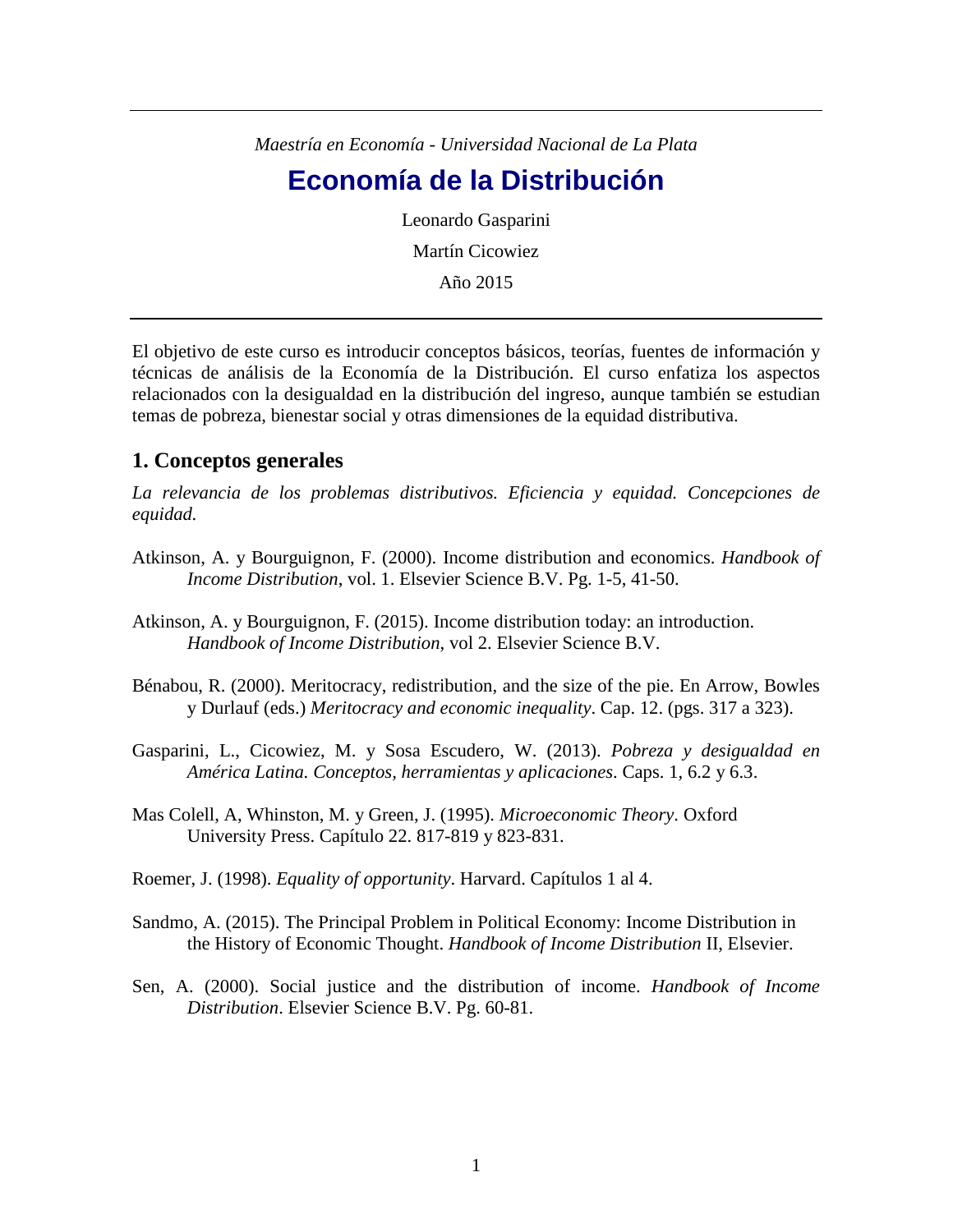## **2. Medición y evidencia empírica**

*Distribución: representación matemática. La curva de Lorenz. Dominancia. Medidas de desigualdad. Medición del bienestar. Definiciones y medidas de pobreza. Polarización y movilidad. Problemas prácticos de medición. Evidencia empírica.*

- Alvaredo, F., Atkinson, A., Piketty, T., and Saez, E. (2013). The top 1 percent in international perspective. *Journal of Economic Perspectives* 27 (3).
- Alvaredo, F. y Gasparini, L. (2015). Recent Trends in Inequality and Poverty in Developing Countries. *Handbook of Income Distribution* vol. 2. Elsevier.
- Atkinson, A. y Bourguignon, F. (2000). Income distribution and economics. *Handbook of Income Distribution*. Elsevier Science B.V. Pg. 26-41.
- Cowell, F. (2000). *Measuring inequality*. LSE Handbooks in Economic Series, Prentice Hall/Harvester Wheatsheaf. Capítulos 2,3 y 5.
- Deaton, A. (1997). *The analysis of household surveys. Microeconomic analysis for development policy*. Washington D.C.: The World Bank. Capítulo 3.
- Fields (2001). *Distribution and development*. Cap. 6
- Gasparini, L., Cicowiez, M. y Sosa Escudero, W. (2013). *Pobreza y desigualdad en América Latina. Conceptos, herramientas y aplicaciones*. Caps. 2, 3, 4, 6, 7 y 9.
- Jantti, M. y Jenkins, S. (2015). Income mobility. *Handbook of Income Distribution* vol. 2. Elsevier.
- Lambert, P. (2001). *The distribution and redistribution of income*. Manchester University Press. Capítulos 2 a 5.
- Roemer and Trannoy (2015). Equality of opportunity. *Handbook of Income Distribution* vol. 2. Elsevier.

## **3. Determinantes de la distribución**

*Modelos de selección, aprendizaje, capital humano y agencia. Preferencias, aversión al riesgo y desigualdad. Contratos sociales. Brecha salarial entre calificados y no calificados. Trabajo y capital. El papel del comercio internacional, el cambio tecnológico y las instituciones laborales. Las explicaciones históricas. La dinámica distributiva de largo plazo en el capitalismo. Estrategias empíricas. Descomposiciones. La curva de Kuznets. El impacto de la desigualdad sobre el crecimiento. Evidencia empírica.*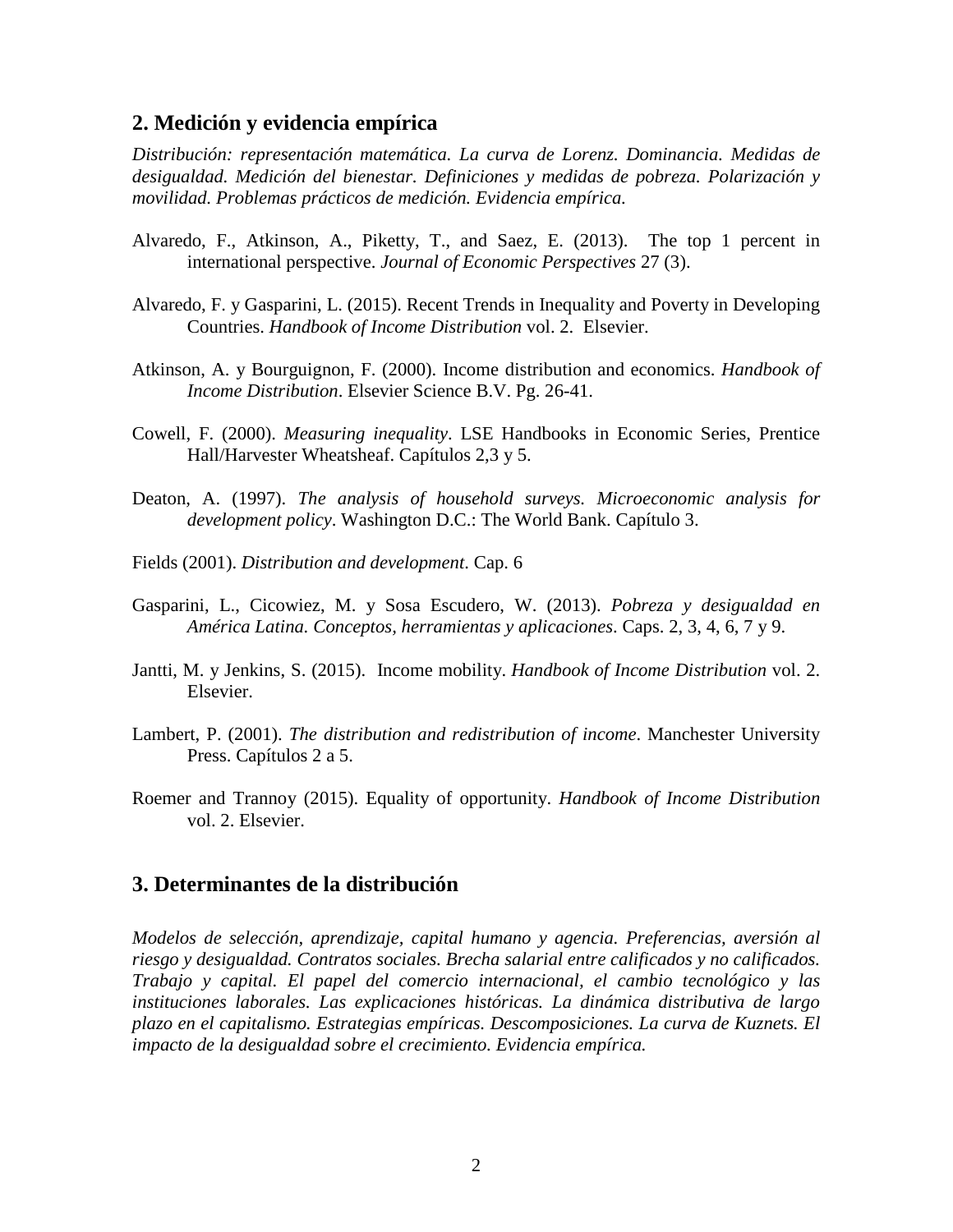- Acemoglu, D. (2002). Technical change, inequality, and the labor market. *Journal of Economic Literature* XL (1), 7-72.
- Acemoglu, D. and Robinson, J. (2014). The rise and fall of general laws of capitalism. Mimeo.
- Aghion, P. y Howitt, P. (1998). *Endogenous growth theory.* Cap. 9. Distribution and political economy.
- Alesina, A. y Angeletos, G. (2005). Fairness and Redistribution. *American Economic Review*, 95(4): 960-980.
- Alvaredo, F. y Gasparini, L. (2015). Recent Trends in Inequality and Poverty in Developing Countries. *Handbook of Income Distribution* vol. 2. Elsevier.
- Atkinson, A. (1997). Bringing income distribution in from the cold. *The Economic Journal*  107 March, 297-321.
- Atkinson, A. y Bourguignon, F. (2000). Income distribution and economics. *Handbook of Income Distribution*. Elsevier Science B.V. Pgs. 5-26.
- Atkinson, A. y Bourguignon, F. (2015). Income distribution today: an introduction. *Handbook of Income Distribution*, vol 2.
- Azevedo, L. *et al*. (2013). Fifteen Years of Inequality in Latin America. How Have Labor Markets Helped? Policy Research Working Paper 6384, The World Bank.
- Autor, D. (2014). Skills, education, and the rise of earnings inequality among the "other 99 percent". *Science* 344 (6186).
- Barro, R. (2001). Inequality, growth and investment. En Hassett y Hubbard (eds.) Inequality and Tax Policy. AEI Press. También como *NBER Working paper* 7038.
- Cornia, G. (ed.). (2014). *Falling Inequality in Latin America. Policy Changes and Lessons*. Oxford University Press.
- Durlauf, S. (2006). Groups, social influences and inequality: a memberships theory perspective on poverty traps. En *Poverty Traps*, S. Bowles, S. Durlauf, and K. Hoff, eds., Princeton University Press.
- Friedman, M. (1953). Choice, chance, and the personal distribution of income. *The Journal of Political Economy* 41 (4), 277-90.
- Gasparini, L., Marchionni, M. y Sosa Escudero, W. (2004). Characterization of inequality changes through microeconometric decompositions. The case of Greater Buenos Aires. En Bourguignon, Lustig y Ferreira (eds.). *The Microeconomics of Income Distribution Dynamics*.